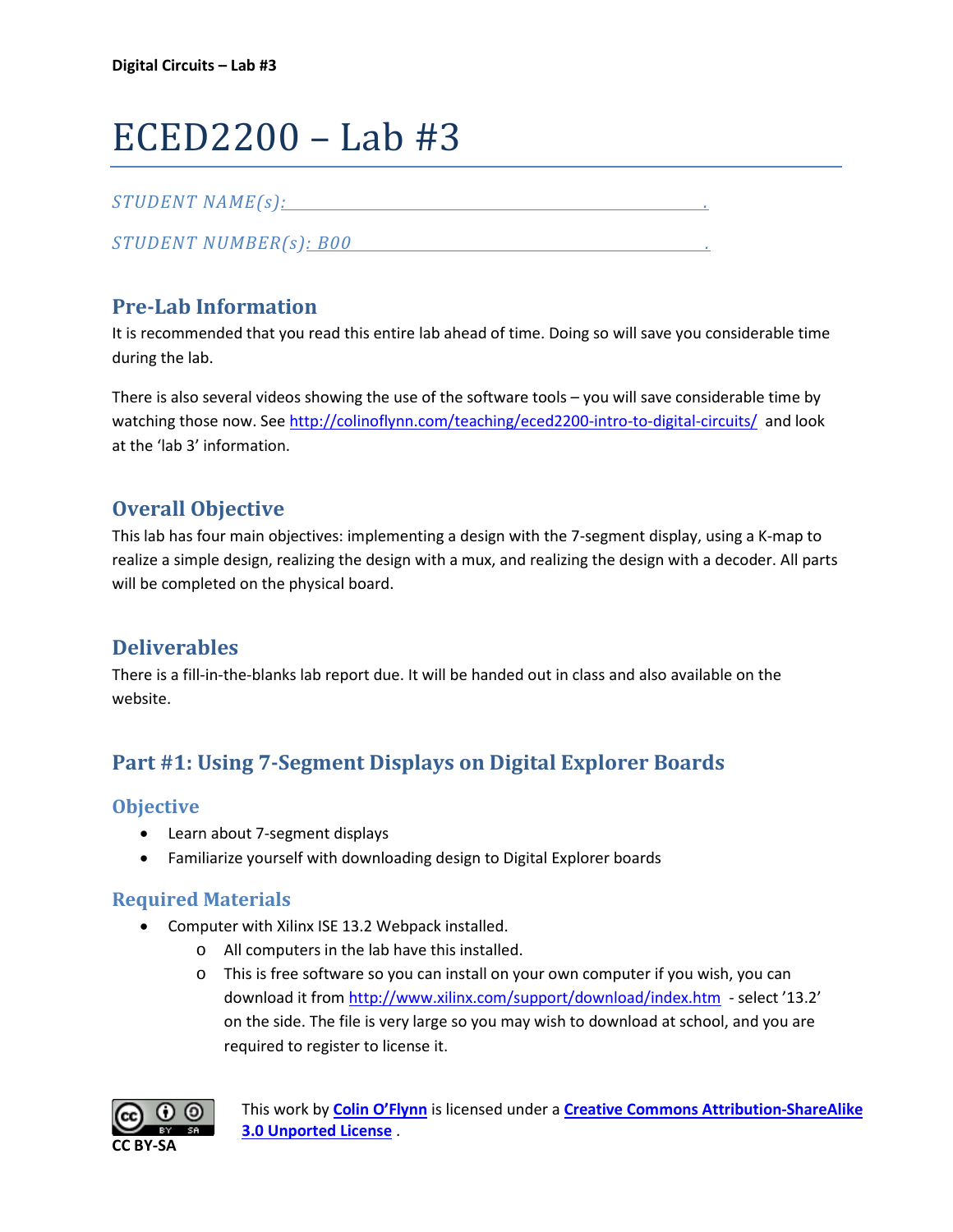- Example project file DigitalTrainer\_Simple.ZIP
	- o This file contains an environment which is already setup for your lab.

## **Background**

The 7-segment display is a simple display which can be used for displaying different numbers. Each of the 'segments' shown below is a LED:



The datasheet for example shows how these are connected as LEDs:



By driving a '1' into each LED, it will turn on the associated segment. Note on our board there are TWO 7-segment displays. You can select which one to turn on by driving the 'common' pin LOW to enable that display.

In order to use the display it would be convenient to have some logic which maps from normal binary numbers (e.g.: 0110 = 6) to the corresponding segments which must be illuminated.

We will call this part a BCD-to-7-segment decoder. Remember BCD is Binary Coded Decimal, in which 4 bits are used to represent the values from 0-9. For example '0010 1001' would be 41 in normal decimal, but 29 in BCD. BCD is convenient because we can feed each nibble (group of 4 bits) into a BCD-to-7 segment decoder to directly display a number.

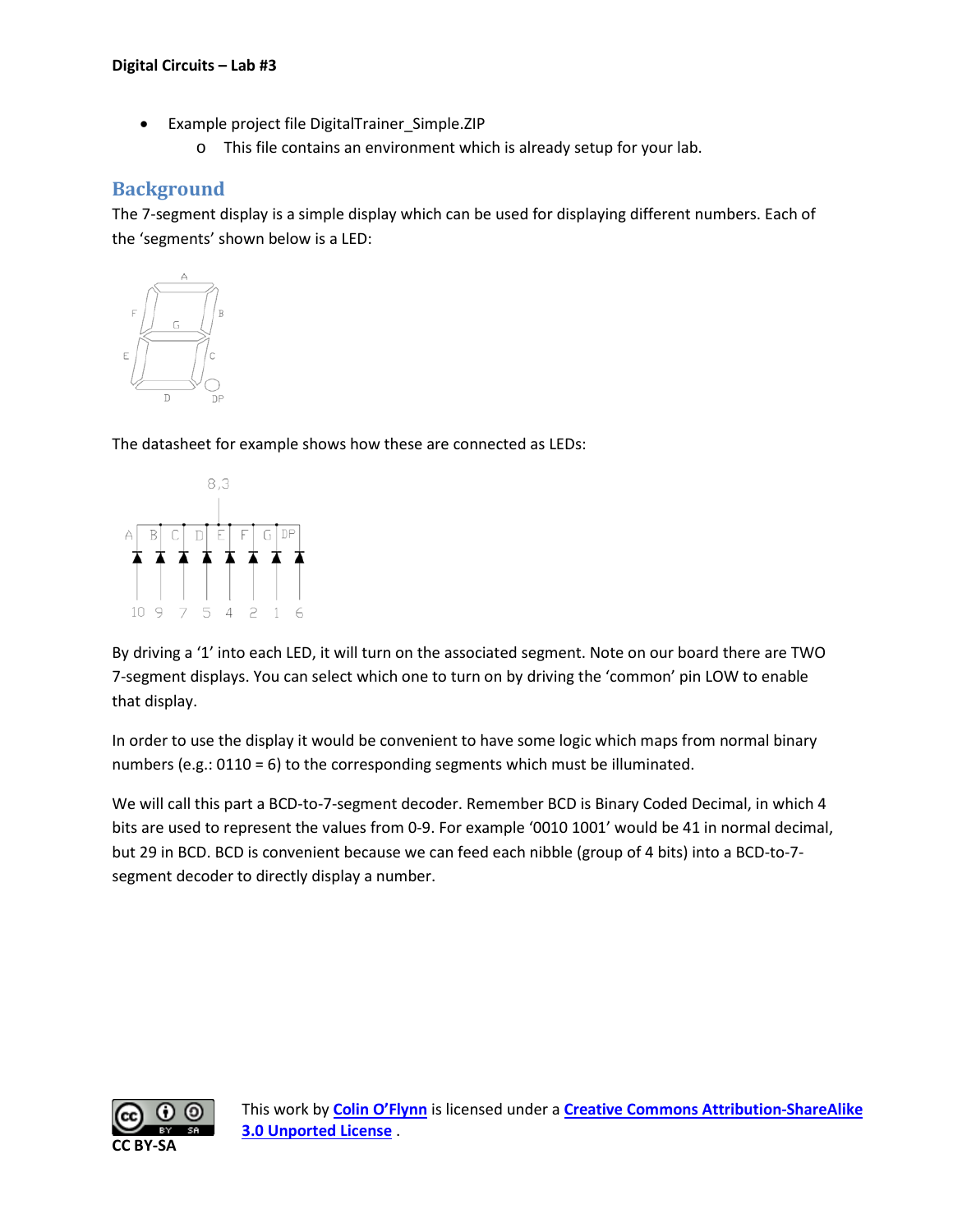#### **Procedure**

NOTE: There is a video version of this procedure at [http://colinoflynn.com/teaching/eced2200-intro-to](http://colinoflynn.com/teaching/eced2200-intro-to-digital-circuits/)[digital-circuits/](http://colinoflynn.com/teaching/eced2200-intro-to-digital-circuits/) which will be much easier to follow along.

1. Unpack the given ZIP file somewhere (Right-Click on the .ZIP, hit "Extract All"):



- 2. Open the resulting folder (it may open automatically), double-click on "DigitalTrainer\_Simple.xise" which will open the Xilinx Project Navigator
- 3. From the top left menu select "Implementation" instead of "Simulation" as the view:



- 4. Double-click on the 'io connections' file.
- 5. Go to the 'symbols' tab in the window that opens, select the first category, then place a BCD2SevenSeg part in the middle of the schematic:

| Symbols                                                                                                                                                                                                                                                                                                          | $H \Box$                      |                                                                     |                                                                                                            |                   |
|------------------------------------------------------------------------------------------------------------------------------------------------------------------------------------------------------------------------------------------------------------------------------------------------------------------|-------------------------------|---------------------------------------------------------------------|------------------------------------------------------------------------------------------------------------|-------------------|
| Categories                                                                                                                                                                                                                                                                                                       |                               | ж                                                                   |                                                                                                            |                   |
| <--All Symbols--><br><c:\users\colin\desktop\digitaltrainer_sim<br>Arithmetic<br/><b>Buffer</b><br/>-- Comparator<br/>-- Counter<br/>Decoder<br/>Flip_Flop<br/>General<br/><math>\overline{\phantom{a}}</math> IO<br/>-- Latch<br/>.<br/>Symbols<br/>BCD2SevenSeg</c:\users\colin\desktop\digitaltrainer_sim<br> | ▴<br>$\overline{\phantom{a}}$ | ٦J<br>≞<br>$\frac{a(0)}{2}$<br>►<br>믴<br>괐<br>B<br>O<br>А<br>7<br>₽ | Switches<br>SW1><br>ستنهدا<br><b>SIVE</b><br>تتميتها<br>ana-<br>تتمكن<br>300<br>27<br><b>Since</b><br>-چنا | BCD2SevenSeg<br>Ŧ |

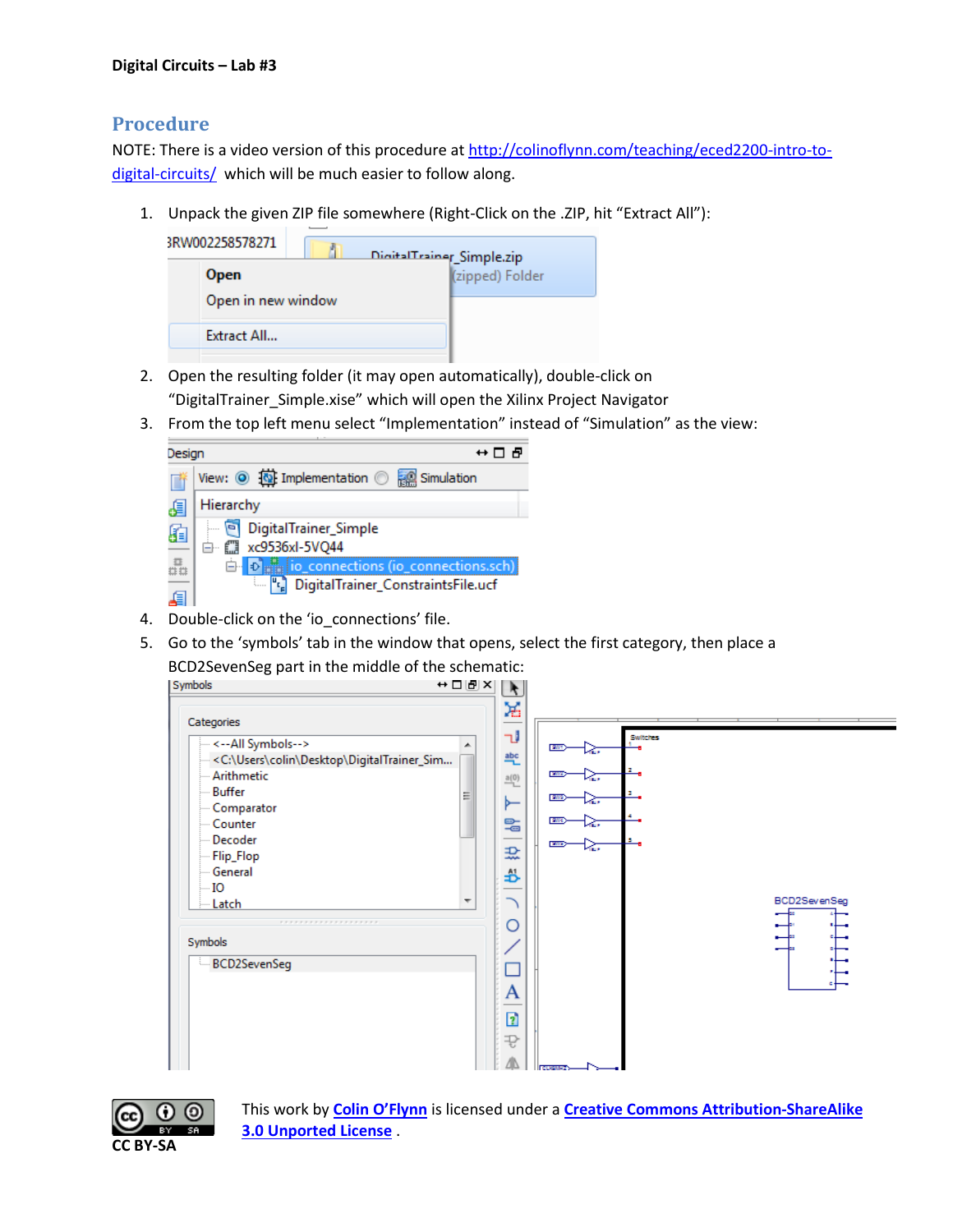6. Hit 'ESC' to cancel, go back to 'General' category and place a 'GND' part:<br> $\frac{1}{2}$ 



7. Connect the "Common1" and "Common2" of the 7-Segment display to ground. Connect the four inputs of the BCD2SevenSeg to the first four switches. Connect the seven output segments of the BCD2SevenSeg to the segments A through G. The following image shows the circuit you should have:

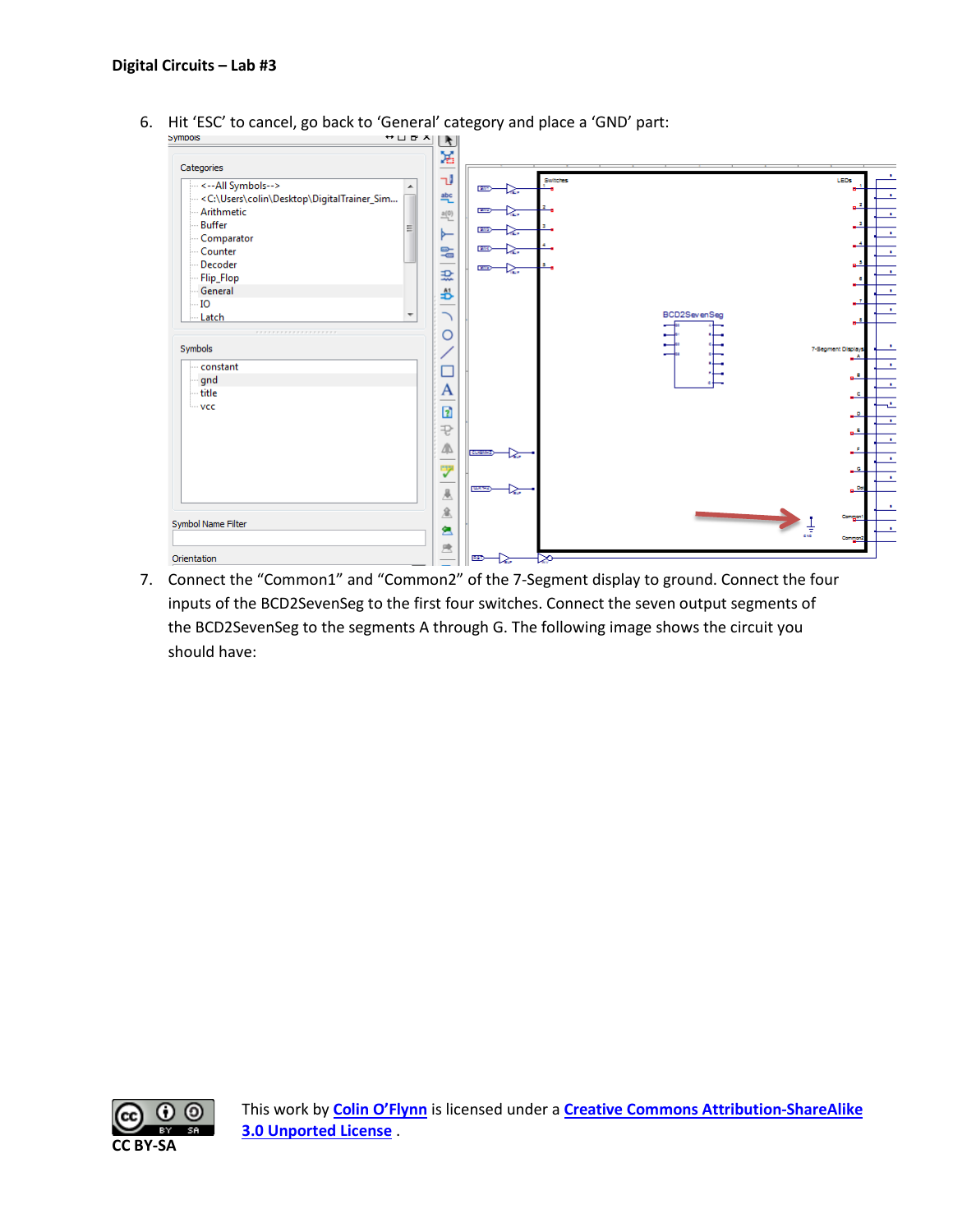

8. Save the schematic. Close that file:



9. Ensure the 'Implementation' view is selected, and select file io\_connections. Then double-click on 'Implement Design':

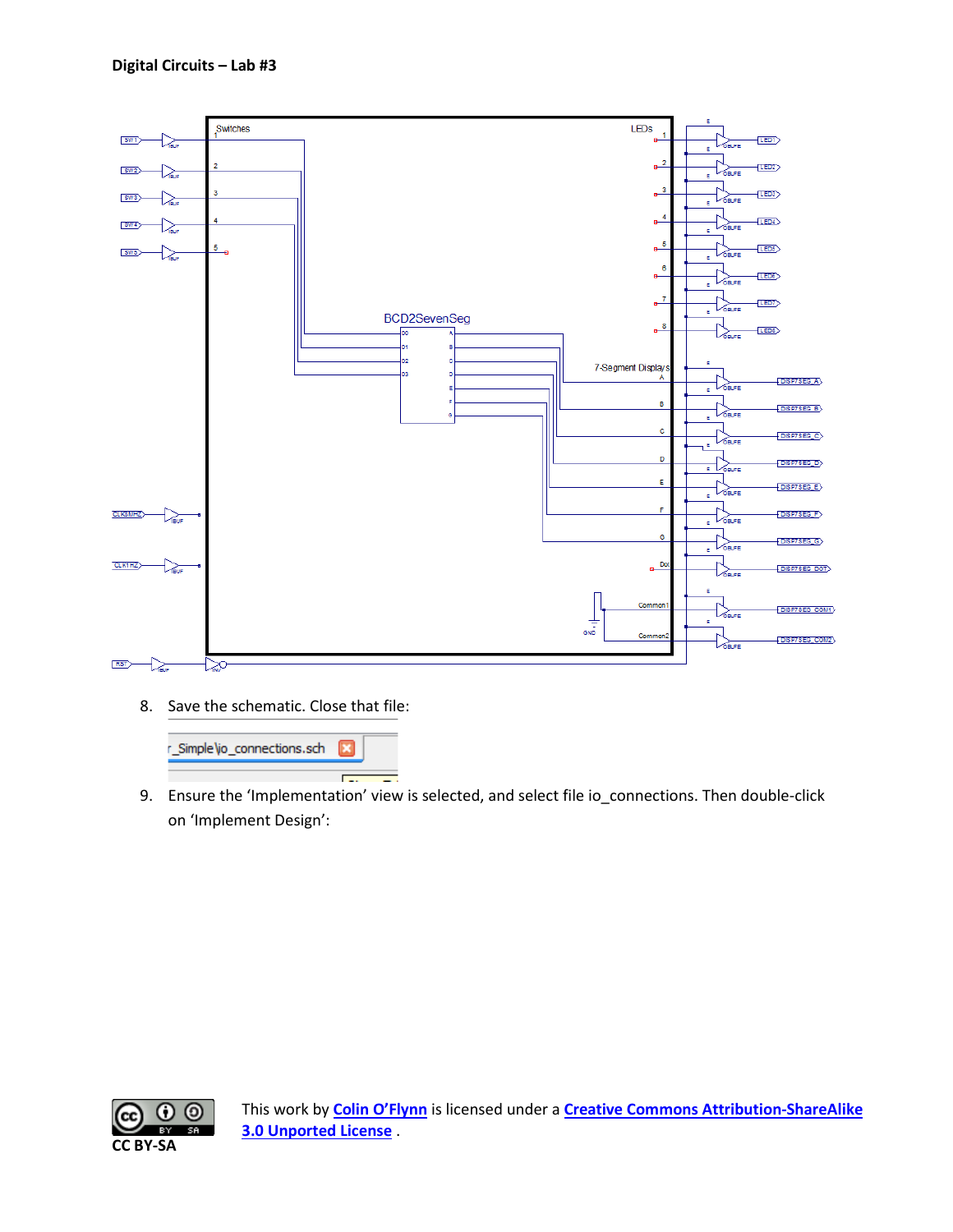

The implementation phase should run. Afterwards your view will look like this, you must have a Green checkmark beside 'Generate Programming File':



- 10. Plug in the Digital Explorer board. The power LED should light briefly and the Activity LED should blink on then off. **If the activity LED stays on unplug & replug the board.**
- 11. Open the folder you created in step 2, the same one with the .xise file in it. Find the file called either **program** or **program.bat** and double-click it:

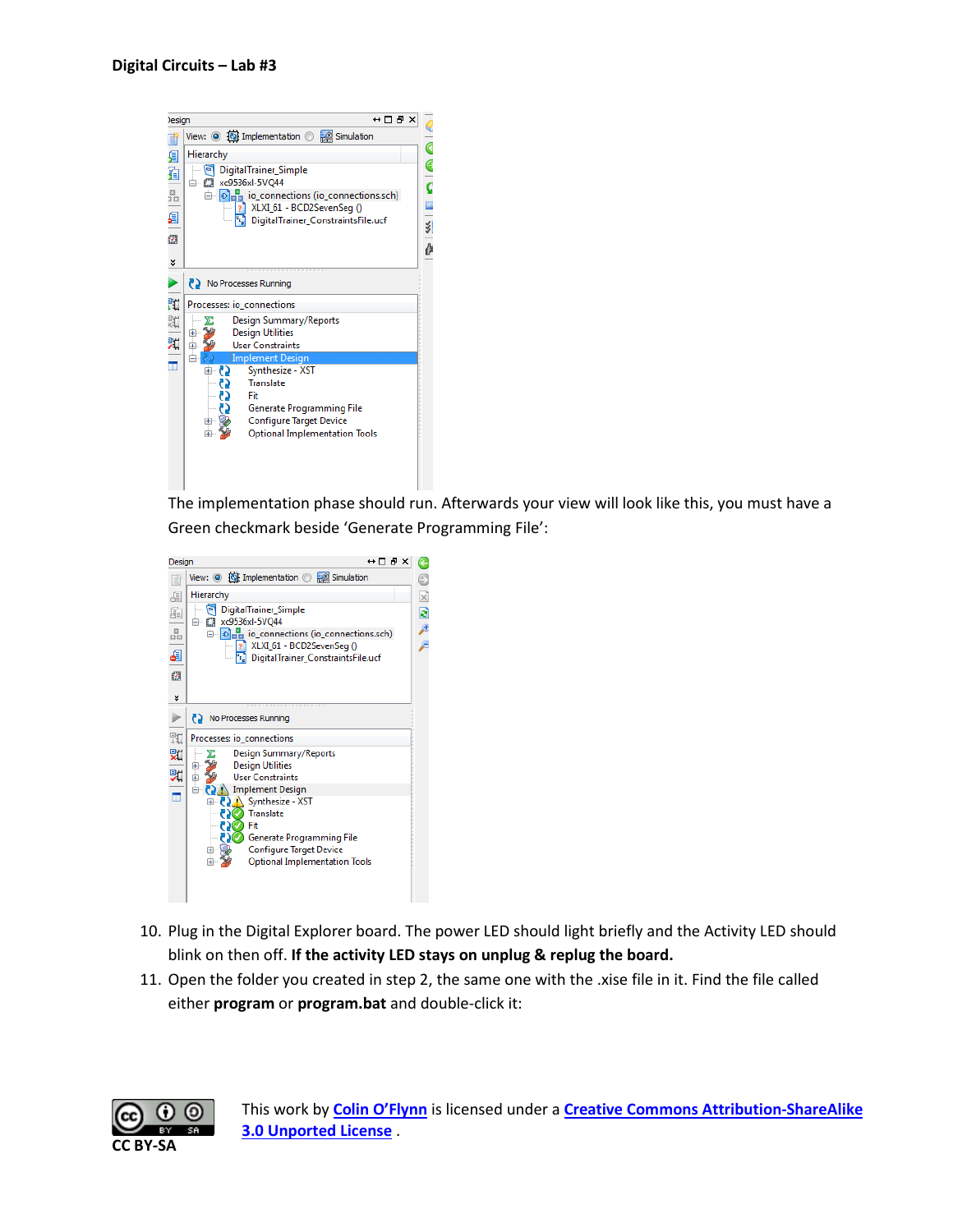

12. This will open a command-line window, and take a little bit (~30-60 seconds) to finish:



At the end it will say "press any key to continue…". If this happens immediately something is wrong, probably drivers were not loaded for the Digital Explorer board.



During this time your 'activity' LED should be on as well.

- 13. Once it is downloaded, ensure the 'CPLD Reset' switch is set to '0' (down towards bottom).
- 14. By varying the inputs, you should be able to make the 7-segment display show various numbers. Fill out the truth table in the observations section for all possible 16 inputs. I have shown you one line of the truth table to get you started.

#### **Observations**

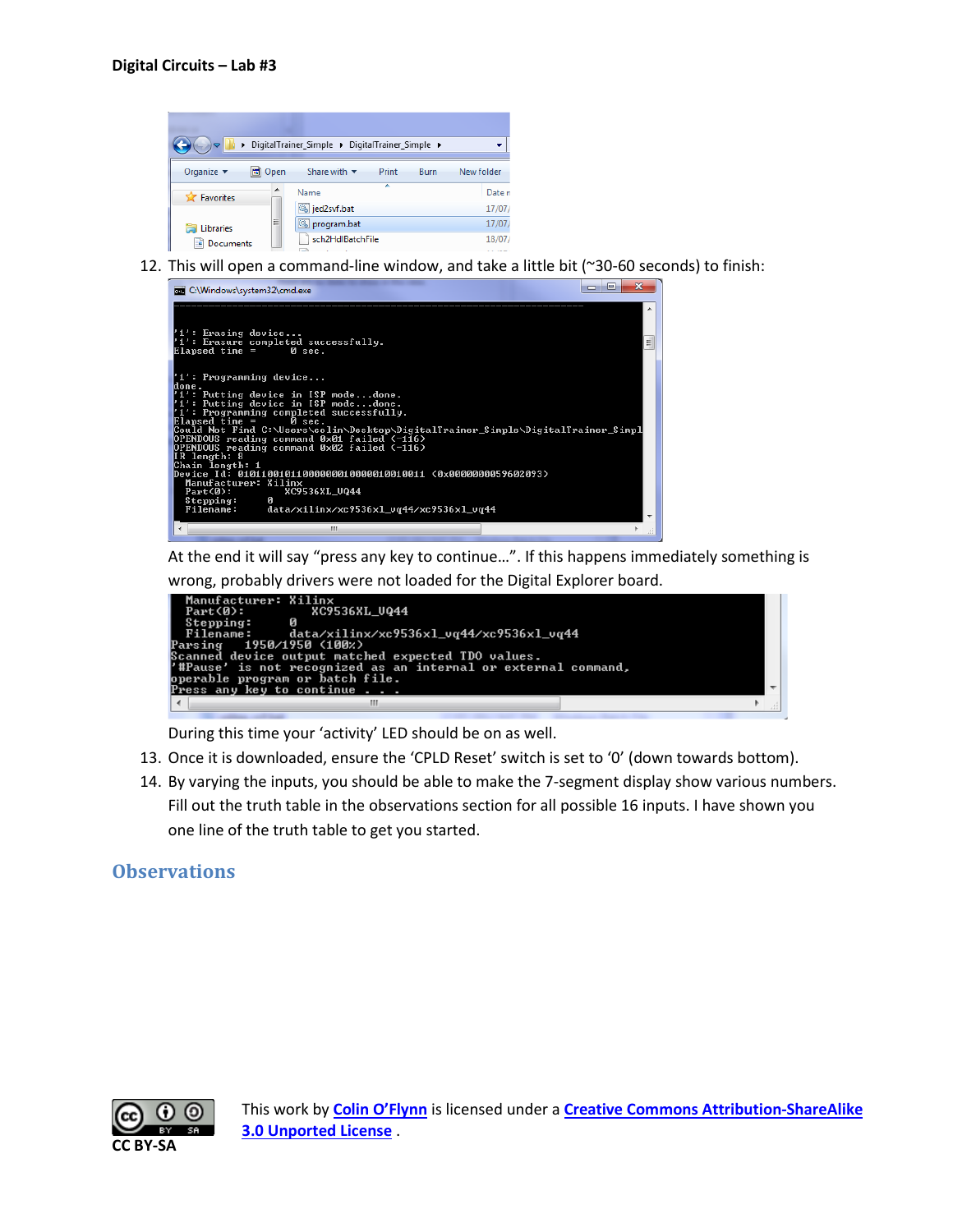**BCD2SevenSegment Truth Table.**



| SW4              | SW3            | SW <sub>2</sub>  | SW1            | Decimal                 | 7-Seg | <b>SEGA</b> | <b>SEGB</b>  | SEGC         | SEGD      | SEGE      | <b>SEGF</b> | <b>SEGG</b> |
|------------------|----------------|------------------|----------------|-------------------------|-------|-------------|--------------|--------------|-----------|-----------|-------------|-------------|
| $\pmb{0}$        | $\pmb{0}$      | $\pmb{0}$        | $\pmb{0}$      |                         |       |             |              |              |           |           |             |             |
| $\pmb{0}$        | $\overline{0}$ | $\overline{0}$   | $\overline{1}$ |                         |       |             |              |              |           |           |             |             |
| $\pmb{0}$        | $\pmb{0}$      | $\overline{1}$   | $\pmb{0}$      |                         |       |             |              |              |           |           |             |             |
| $\overline{0}$   | $\overline{0}$ | $\overline{1}$   | $\overline{1}$ |                         |       |             |              |              |           |           |             |             |
| $\pmb{0}$        | $\mathbf{1}$   | $\boldsymbol{0}$ | $\pmb{0}$      | $\overline{\mathbf{4}}$ |       | $\pmb{0}$   | $\mathbf{1}$ | $\mathbf{1}$ | $\pmb{0}$ | $\pmb{0}$ | $\mathbf 1$ | $\mathbf 1$ |
| $\overline{0}$   | $\overline{1}$ | $\overline{0}$   | $\overline{1}$ |                         |       |             |              |              |           |           |             |             |
| $\pmb{0}$        | $\mathbf 1$    | $\mathbf 1$      | $\pmb{0}$      |                         |       |             |              |              |           |           |             |             |
| $\boldsymbol{0}$ | $\mathbf 1$    | $\mathbf 1$      | $\mathbf 1$    |                         |       |             |              |              |           |           |             |             |
| $\mathbf 1$      | $\pmb{0}$      | $\pmb{0}$        | $\pmb{0}$      |                         |       |             |              |              |           |           |             |             |
| $\mathbf 1$      | $\pmb{0}$      | $\pmb{0}$        | $\mathbf 1$    |                         |       |             |              |              |           |           |             |             |
| $\overline{1}$   | $\pmb{0}$      | $\overline{1}$   | $\pmb{0}$      |                         |       |             |              |              |           |           |             |             |
| $\mathbf 1$      | $\pmb{0}$      | $\mathbf 1$      | $\mathbf 1$    |                         |       |             |              |              |           |           |             |             |
| $\overline{1}$   | $\overline{1}$ | $\overline{0}$   | $\overline{0}$ |                         |       |             |              |              |           |           |             |             |
| $\mathbf 1$      | $\mathbf 1$    | $\pmb{0}$        | $\mathbf 1$    |                         |       |             |              |              |           |           |             |             |
| $\mathbf{1}$     | $\overline{1}$ | $\overline{1}$   | $\pmb{0}$      |                         |       |             |              |              |           |           |             |             |
| $\mathbf 1$      | $\mathbf 1$    | $\mathbf 1$      | $\mathbf 1$    |                         |       |             |              |              |           |           |             |             |

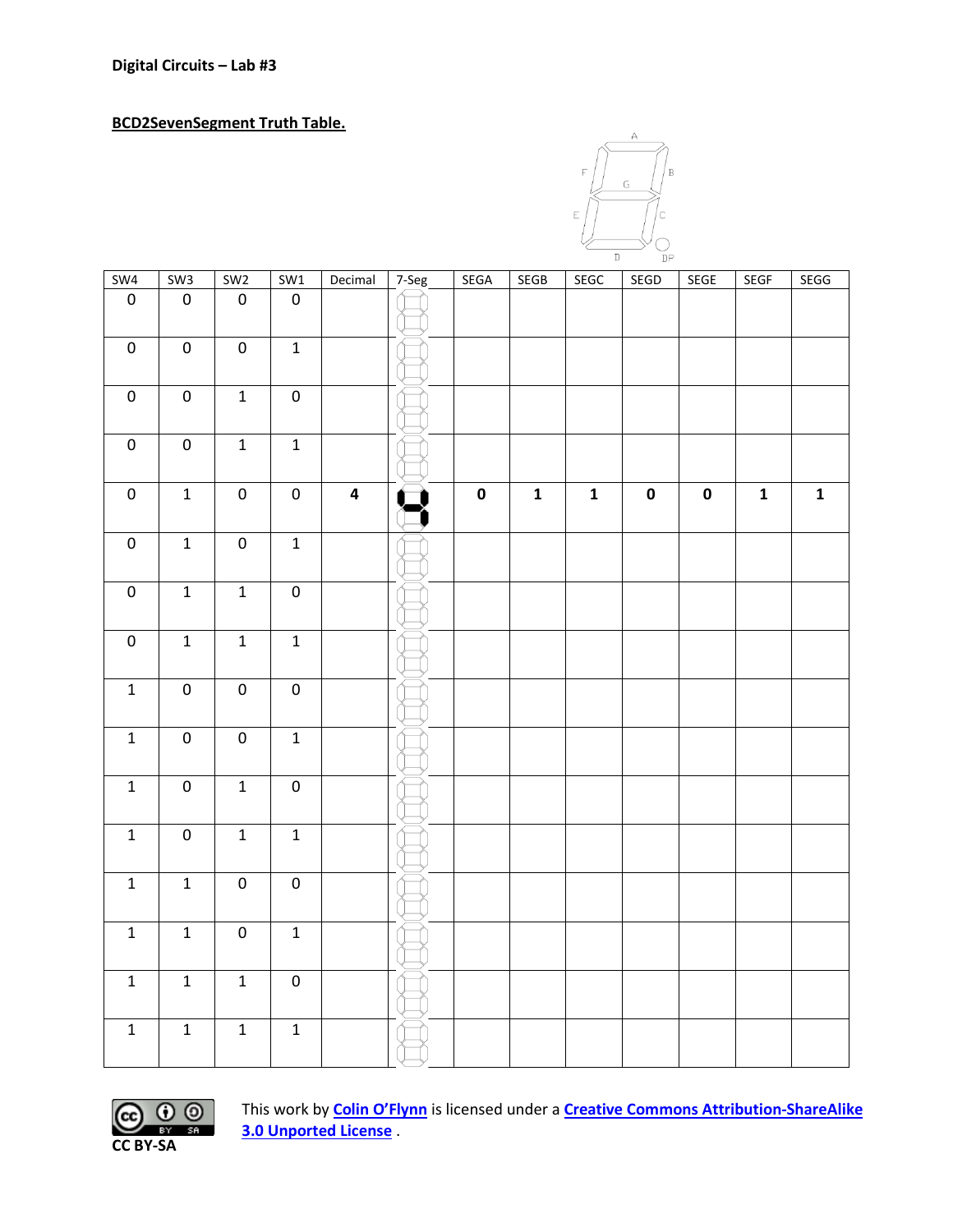## **Part #2: Three Ways to Implement**

## **Objective**

- Learn about different ways of implementing a design with various components
- Familiarize yourself with downloading design to Digital Explorer boards

#### **Required Materials**

- Computer with Xilinx ISE 13.2 Webpack installed.
	- o All computers in the lab have this installed.
	- o This is free software so you can install on your own computer if you wish, you can download it from<http://www.xilinx.com/support/download/index.htm>- select '13.2' on the side. The file is very large so you may wish to download at school, and you are required to register to license it.
- Example project file DigitalTrainer\_Simple.ZIP
	- o This file contains an environment which is already setup for your lab.

#### **Background**

As shown in class (see slide-set: Mux and Demux) we can use both the Mux and Demux (Decoder) parts to design a logic block.

## **Procedure**

1. The following is a truth table for the desired logic function,  $Y(A,B,C) =$ 

#### **Part 2-A**

- 2. Fill in the K-map in the 'observation' section, and form the simplified logic statements.
- 3. You will now implement those logic expressions. In the following examples I will be implementing the function  $Y = A \cdot \overline{B} + A \cdot \overline{C} + B \cdot C$ . This is not the correct logic expression you **should be implementing**. Instead determine the correct expression from the K-Map.
- 4. Steps 5-9 are as in the previous Part (Part I).

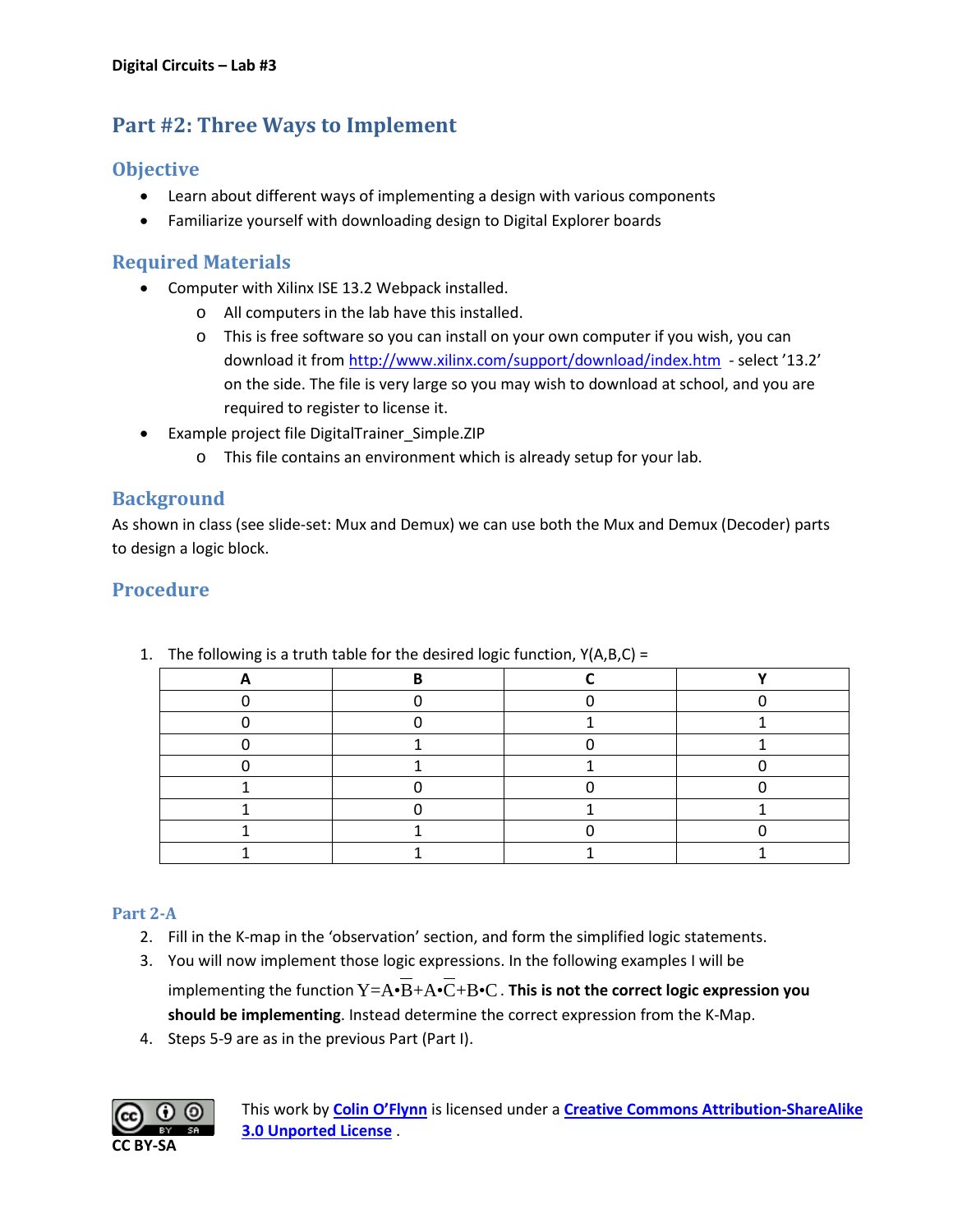5. Unpack the given ZIP file somewhere (Right-Click on the .ZIP, hit "Extract All"):

| 3RW002258578271    | DigitalTrainer_Simple.zip |                 |
|--------------------|---------------------------|-----------------|
| <b>Open</b>        |                           | (zipped) Folder |
| Open in new window |                           |                 |
| Extract All        |                           |                 |
|                    |                           |                 |

- 6. Open the resulting folder (it may open automatically), double-click on "DigitalTrainer\_Simple.xise" which will open the Xilinx Project Navigator
- 7. From the top left menu select "Implementation" instead of "Simulation" as the view:



- 8. Double-click on the 'io connections' file.
- 9. Draw your implemented schematic. You should use the gates such as 'and2', 'and2b1', 'and2b2'. These gates contain zero, one, or two inputs which are complemented respectively, and are faster than placing 'inv' parts everywhere. Connect the output to LED1.

Again the following schematic is implementing  $Y=A\cdot\overline{B}+A\cdot\overline{C}+B\cdot C$  and not the correct equation which you found, so your schematic will differ slightly.



10. Save the schematic. Close that file:

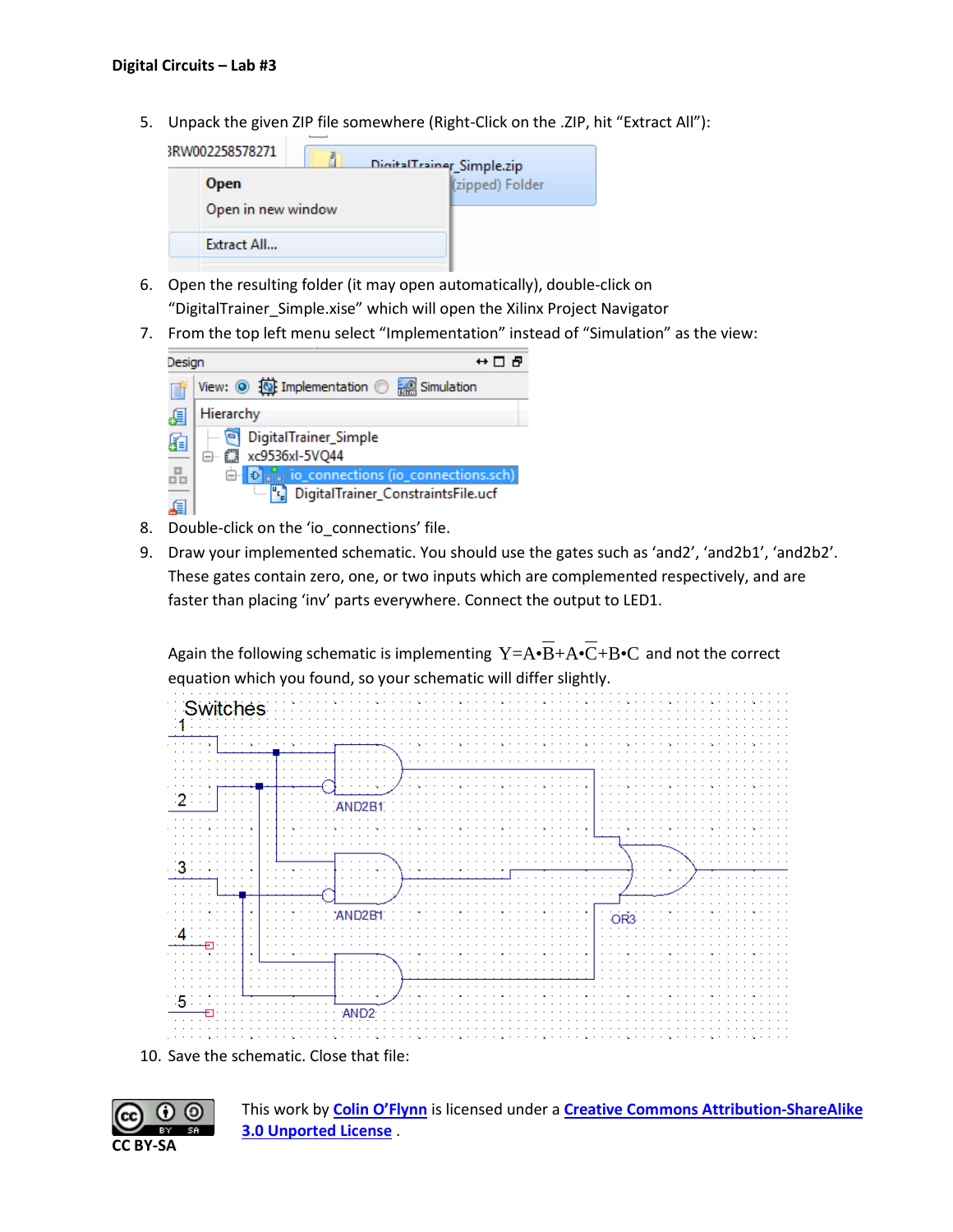| r_Simple\io_connections.sch |  |
|-----------------------------|--|
|                             |  |

11. Ensure the 'Implementation' view is selected, and select file io\_connections. Then double-click on '**Implement Design**', just as in Part 1. The implementation phase should run. Afterwards your view will look like this, you must have a Green checkmark beside 'Generate Programming File':

| View: $\circledcirc$ $\circledcircledcirc$ Implementation $\circledcirc$ $\circledcircledcircledcirc$ Simulation |
|------------------------------------------------------------------------------------------------------------------|
| Hierarchy                                                                                                        |
| DigitalTrainer_Simple<br>o<br>白 【 xc9536xl-5VQ44<br>$\Box$ $\Box$ $\Box$ io_connections (io_connections.sch)     |
| DigitalTrainer_ConstraintsFile.ucf                                                                               |
|                                                                                                                  |
| No Processes Running<br>Processes: io_connections                                                                |
| Design Summary/Reports                                                                                           |
| <b>Design Utilities</b>                                                                                          |
| <b>User Constraints</b><br>中                                                                                     |
| ⊟– (?) A Implement Design                                                                                        |
| <b>E</b> ₹ XST                                                                                                   |
| Translate                                                                                                        |
| Fit                                                                                                              |
| Generate Programming File<br><b>Configure Target Device</b>                                                      |
| <b>Optional Implementation Tools</b>                                                                             |
|                                                                                                                  |

12. In the resulting view, copy the 'Pterms Used' output to the observations. In this example I've used 20/180 available (12%):



13. Open the folder you created in step 2, the same one with the .xise file in it. Find the file called either **program** or **program.bat** and double-click it:

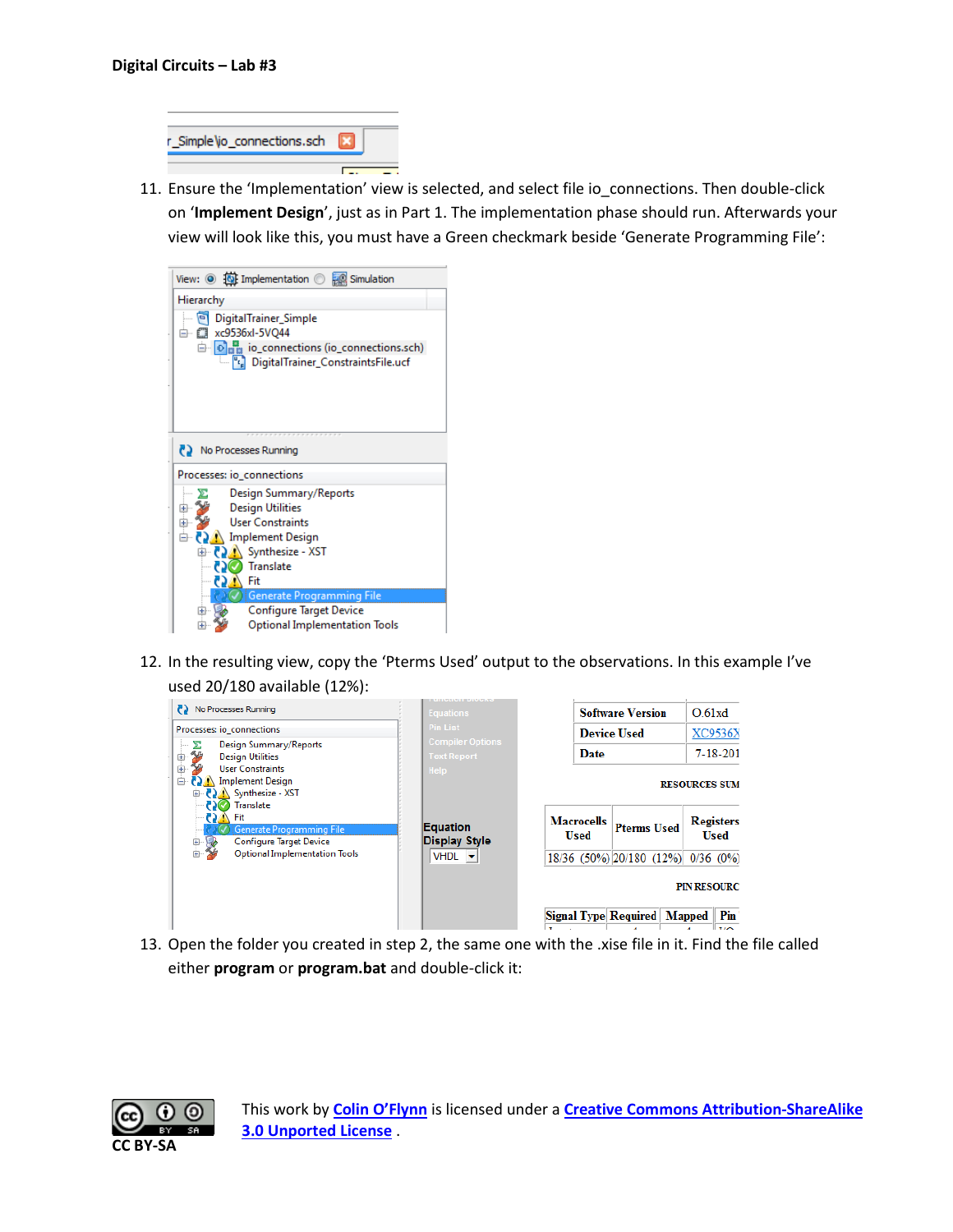

14. This will open a command-line window, and take a little bit (~30-60 seconds) to finish:



At the end it will say "press any key to continue…". If this happens immediately something is

wrong, probably drivers were not loaded for the Digital Explorer board.



During this time your 'activity' LED should be on as well.

- 15. Once it is downloaded, ensure the 'CPLD Reset' switch is set to '0' (down towards bottom).
- 16. Vary the 3 input switches (SW1, SW2, SW3) and record the output (LED1 which is Y) in the truth table.

#### **Part 2-B**

17. For this part, we will be using a Multiplexor (MUX) block to implement the same function as before. As discussed in class, we use the 'select' line inputs for the A/B/C, and the inputs to the MUX are tied either to '1' or '0' as required.

You will implement the truth table given earlier Y(A,B,C).

- 18. Setup your schematic as before. You can delete the logic from Part A if you wish, or reopen a new file.
- 19. Under the 'Mux' category place the 'M8\_1E' part.
- 20. Place a 'GND' and 'VCC' part from the 'General' category.
- 21. Connect S0/S1/S2 to SW1/SW2/SW3
- 22. Connect the 'E' line of the M8\_1E part to '1' (e.g.: VCC).
- 23. Tie D0/D1/D2/D3…D6/D7 high (e.g.: to VCC) or low (e.g.: to GND) as required to implement the truth table. The following schematic shows the first three lines of the truth table implemented:

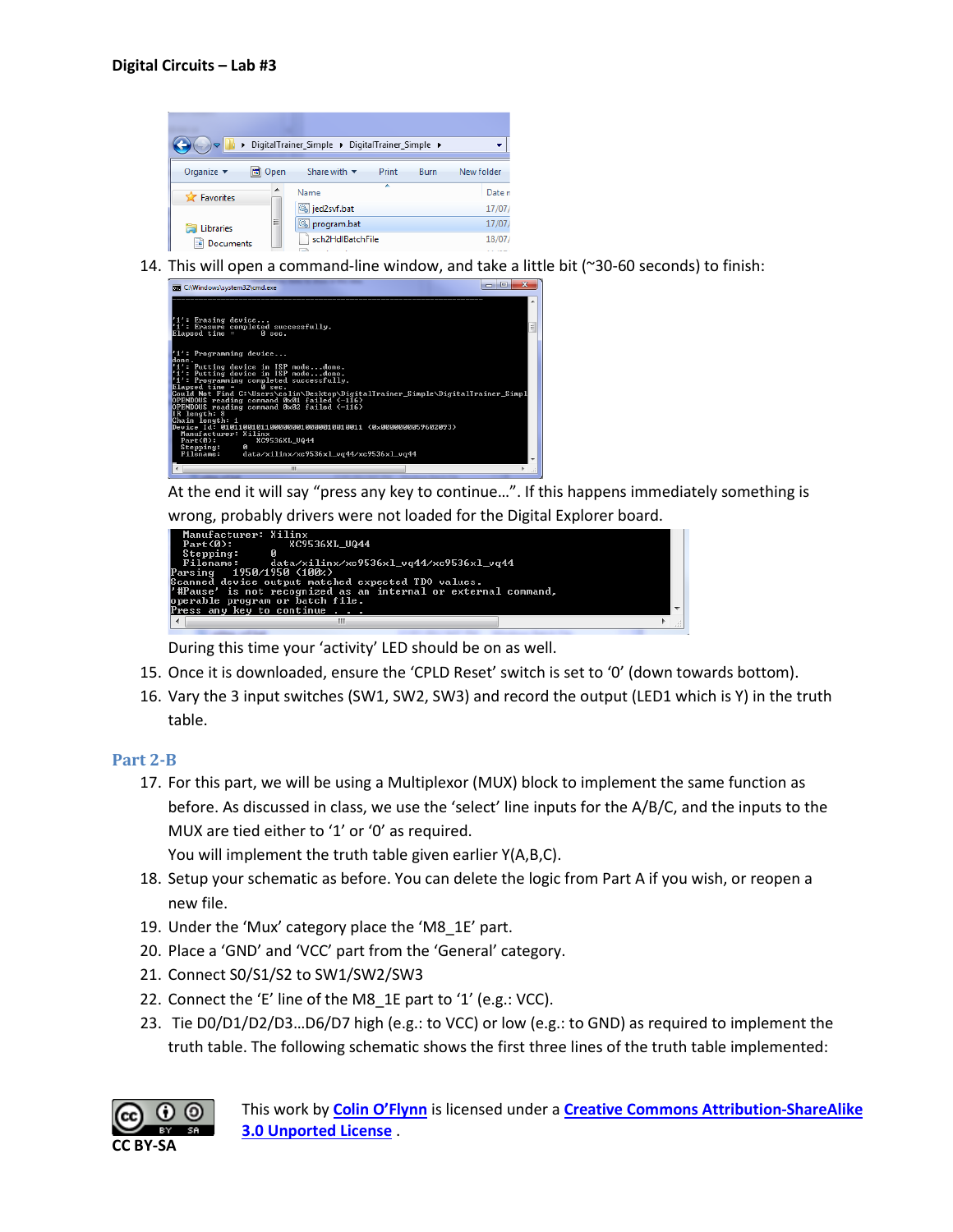When ABC=000 then Y=0, When ABC=001 then Y=1, When ABC=010 then Y=1. You must decide on the value of D3/D4…/D6/D7 based on the truth table.



24. Repeat steps 10 – 16 of the procedure. Be sure to again record the number of PTerms used in the summary along with confirming the truth table is as expected.

#### **Part 2-C**

- 25. For this part we will be using the decoder to implement the same function as before. As discussed in class, we can OR all the outputs that result in a '1' for our required inputs.
- 26. Setup the schematic as before. You can delete your schematic from part B, or start a new file.
- 27. Under the 'decoder' category place a D3\_8E (3:8) decoder.
- 28. Connect A0/A1/A2 to SW1/SW2/SW3. Connect the E pin to VCC. Use a suitably sized OR gate to connect up the required outputs. Remember you connect an output that will be '1' for each '1' in the truth table. The example below shows the connection for ABC=001, Y=1.



29. Repeat steps 10 – 16 of the procedure. Be sure to again record the number of PTerms used in the summary along with confirming the truth table is as expected.

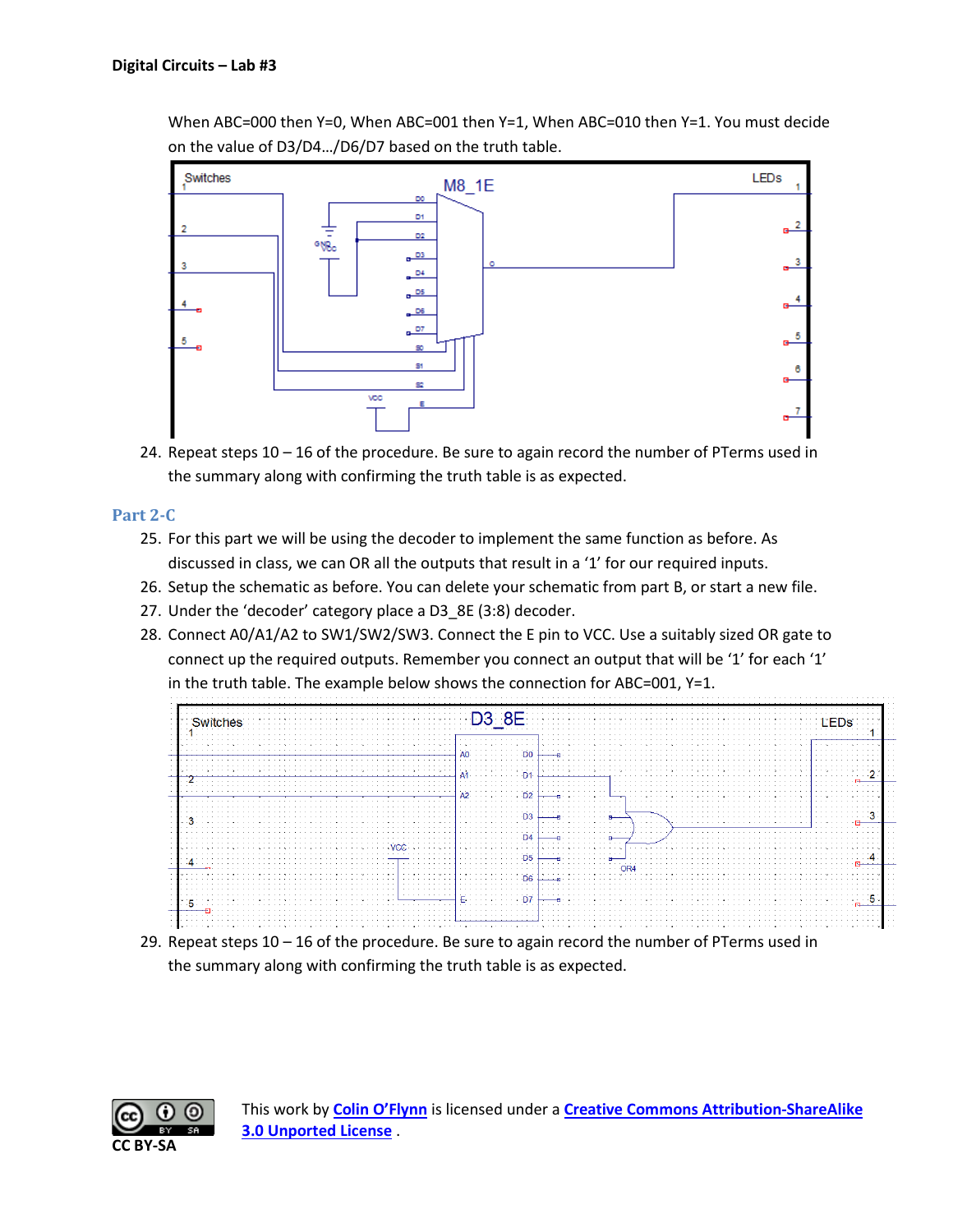#### **Digital Circuits – Lab #3**

## **Observations**

#### **Part 2A**

1. K-Map of desired truth table:



2. The simplified express from the K-Map is:

$$
\mathbf{Y} =
$$

3. The resulting truth table from implementing that design is:

PTerms Used = \_\_\_\_\_\_\_\_\_\_

#### **Part 2-B**

Truth Table: